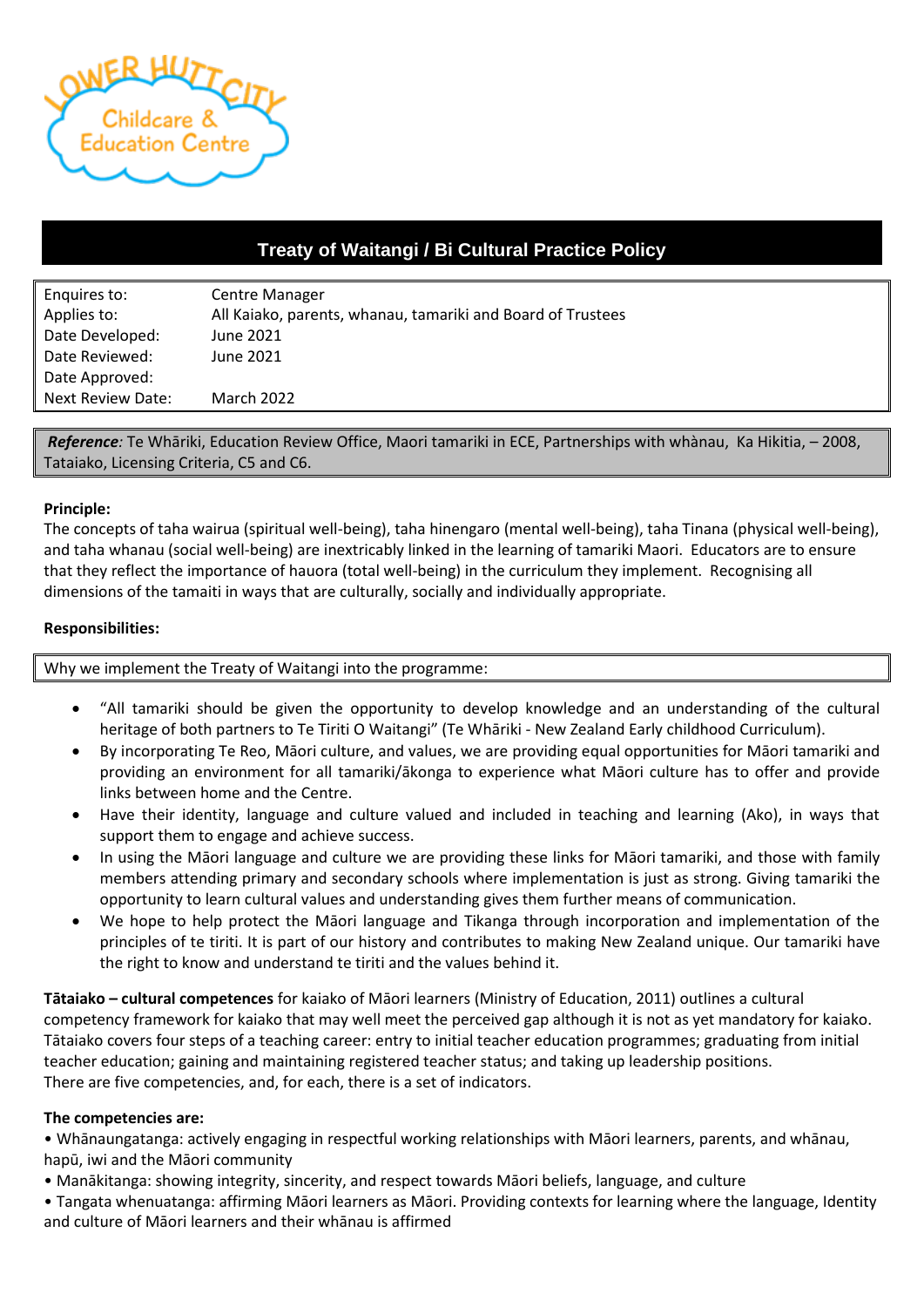• Ako: taking responsibility for their own learning and that of Māori learners. The Tātaiako cultural competency framework is linked to the Code of professional Responsibility/Ngātikanga Matatka(2017) and the Standard fir te Teaching professiona/Ngā Parewa (2019)

## **Resources will be used to enhance the learning of tamariki and to give appropriate emphasis on Te Reo Māori, and Tikanga customs and practices**.

- The use of Te Reo Māori for greetings, farewells and across the curriculum.
- Visual displays that reflect the culture through pictures, posters, and carvings.
- Arts and crafts will reflect natural materials such as shells, leaves, and flax.
- Māori stories and legends.
- Cultural activities such as weaving.
- Activities with a Māori focus such as dress ups for dramatic play, traditional music and dance e.g. poi and stick games, puzzles, magnetic stories and waiata.
- Gardens with native plants where tamariki are introduced to their cultural values.
- Celebration of Mātariki and learning more about it and what it means.
- Karakia Kai time routines.
- Use of Te Whatu Pōkeka, (Ministry of Education 2009) at a resource guide for kaiako to support Maori learners.

## **Awareness of Māori customs and practices:**

- No sitting on tables.
- Do not step over other people's legs or heads.
- For reasons of cultural sensitivity tamariki are encouraged not to stand on pillows and tamariki sleeping near each other are positioned head-to-head rather than head to feet.
- Pillows used for sleeping are only used for this purpose.
- Do not put shoes on mattresses.
- Tamariki given models for appropriate greetings and their use encouraged.
- Tikanga is observed in our Laundry practices.
- Respect for the environment and being the Kaitiaki of the planet.

## **Valuing Māori tradition**:

- Te Reo reflected through notice boards, learning stories, Philosophy, meetings, newsletters and reports.
- Decision making based on consensus.
- Face to face communication is valued.
- Respecting Māori customs and practices so that the Tangata Whenua feels welcome, comfortable and able to contribute.
- Kaiako will be supported to attend relevant courses or workshops to enhance their knowledge, language, and understanding of te tiriti o Waitangi, te Reo Māori, customs and practices.
- Te Reo will be implemented into the daily programme through waiata (song), dance, games, conversations, words, phrases and sentences. (Visually evident)
- Visual aids and language prompts are displayed throughout the centre encouraging Kaiako to extend their knowledge of Te Reo Māori.

The Centre has a commitment to strengthen partnerships with parents/whānau, and their Whakapapa, to ensure their knowledge, skills & personal beliefs are valued and families are given encouragement and opportunity to participate and contribute to the Centre's activities.

Acknowledge and implement aspirations of parents/whānau of tamariki who are Māori and welcome input from parents/whānau. Incorporate aspirations for Māori tamariki during their settling visit through the ko tenei ahau form ad through learning conversation held every 6 months.

Kaiako establish and maintain solid relationships with parents/ whānau, tamariki and whānau, identity will be honoured in the early childhood centre. This is an example of good bicultural practice; Kaiako who engage deeply with parents/whānau have a better understanding of tamariki and whànau cultural ways of being and doing. Gibbs (2006) identifies ten characteristics of the culturally responsive teacher. They are:

1. An understanding of their own beliefs, attitudes, and actions towards cultural diversity among the tamariki.

2. An appreciation and fostering of diversity through their teaching and in the learning experiences they provide for tamariki.

3. A keenness to know more about themselves and about the children they teach.